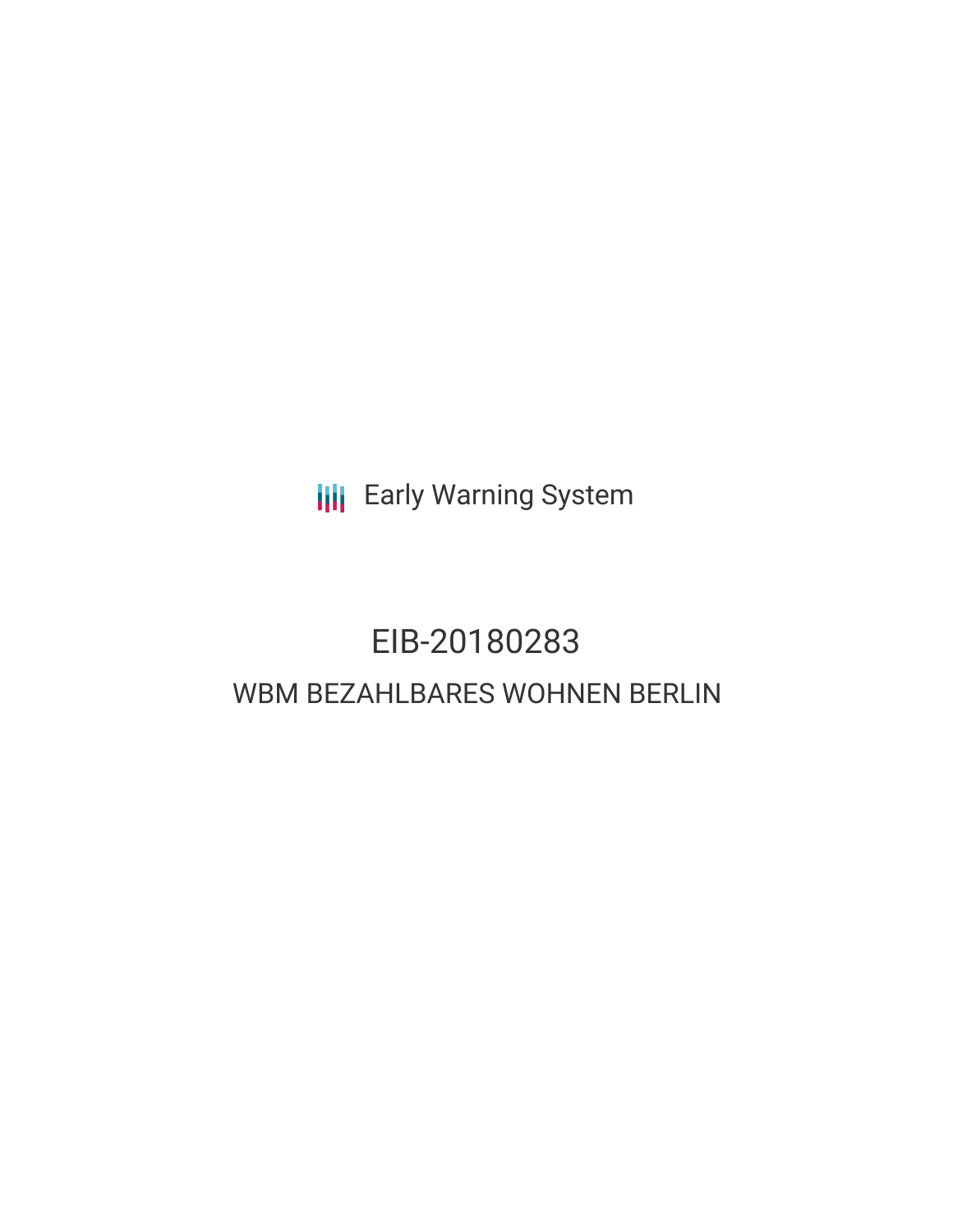

### **Quick Facts**

| <b>Countries</b>               | Germany                                      |
|--------------------------------|----------------------------------------------|
| <b>Financial Institutions</b>  | European Investment Bank (EIB)               |
| <b>Status</b>                  | Proposed                                     |
| <b>Bank Risk Rating</b>        |                                              |
| <b>Borrower</b>                | WBM WOHNUNGSBAUGESELLSCHAFT BERLIN-MITTE MBH |
| <b>Sectors</b>                 | Construction                                 |
| <b>Investment Type(s)</b>      | Loan                                         |
| <b>Investment Amount (USD)</b> | \$116.50 million                             |
| <b>Loan Amount (USD)</b>       | \$116.50 million                             |
| <b>Project Cost (USD)</b>      | \$260.95 million                             |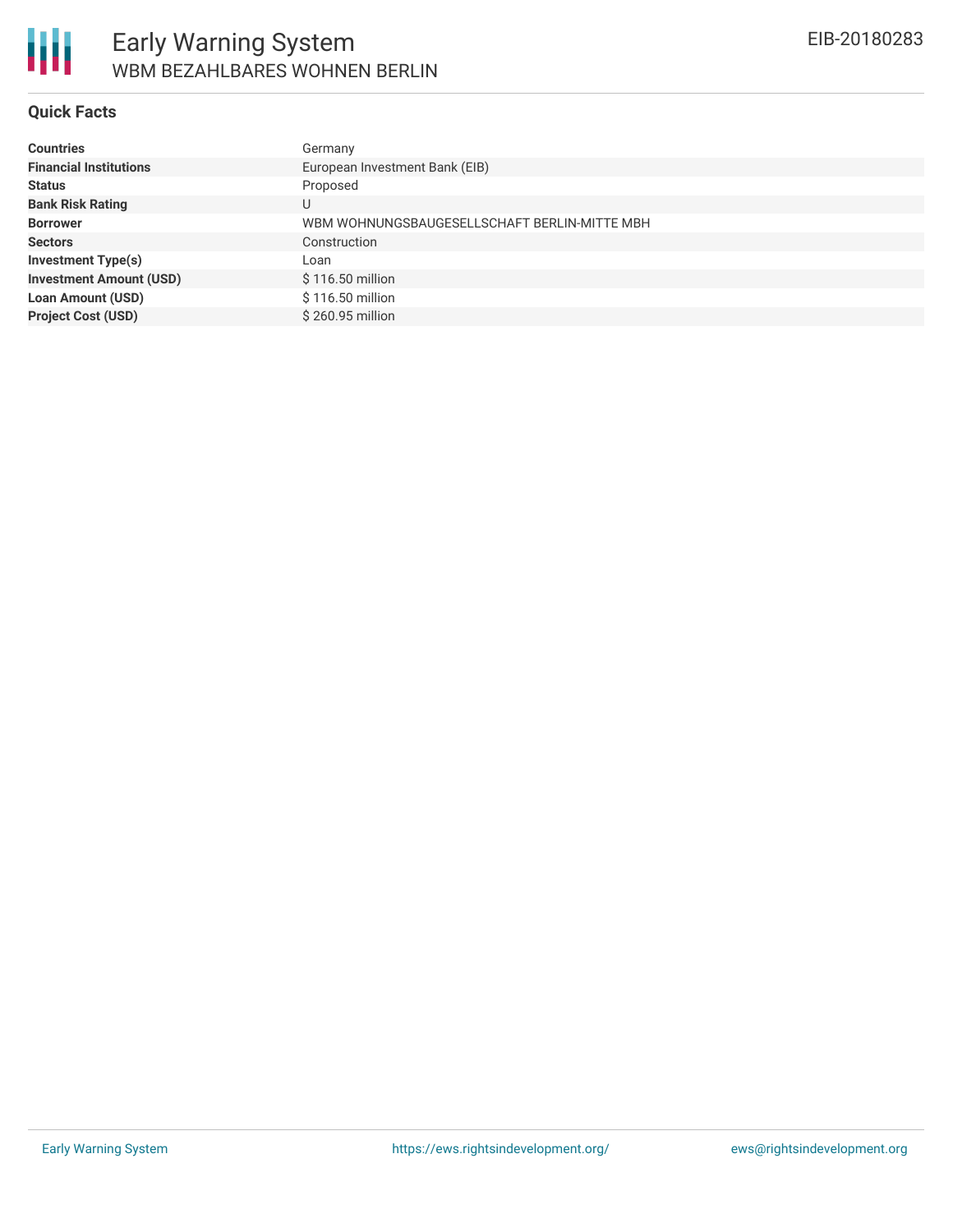

### Early Warning System WBM BEZAHLBARES WOHNEN BERLIN

### **Project Description**

According to EIB website, the project intends to construct social and affordable high-energy efficient housing in the period 2018-2022. It will finance the investment programme of Wohnungsbaugesellscahft Berlin-Mitte (WBM) to contribute to the city of Berlin's efforts to address the current shortage of social and affordable housing.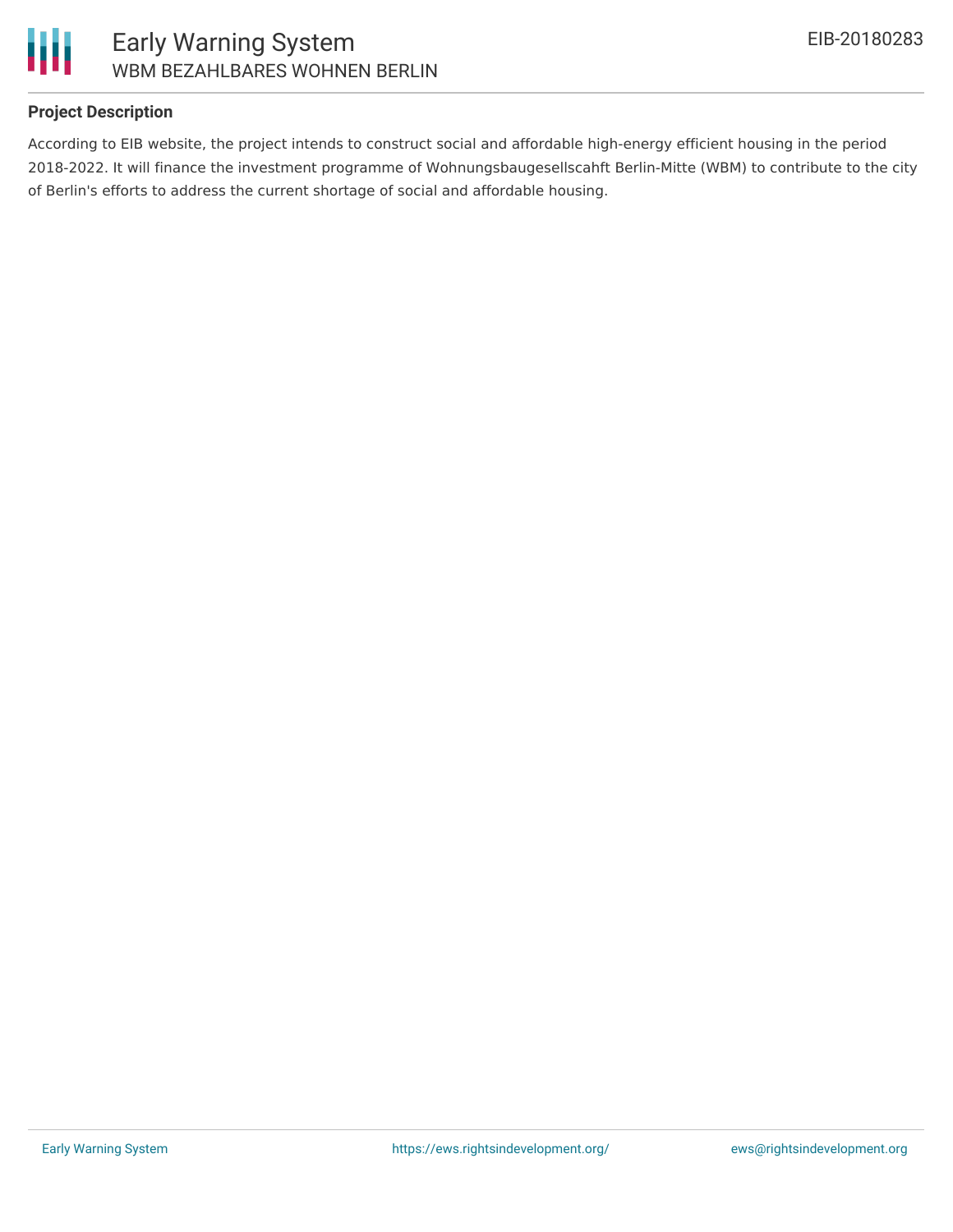

## Early Warning System WBM BEZAHLBARES WOHNEN BERLIN

### **Investment Description**

European Investment Bank (EIB)